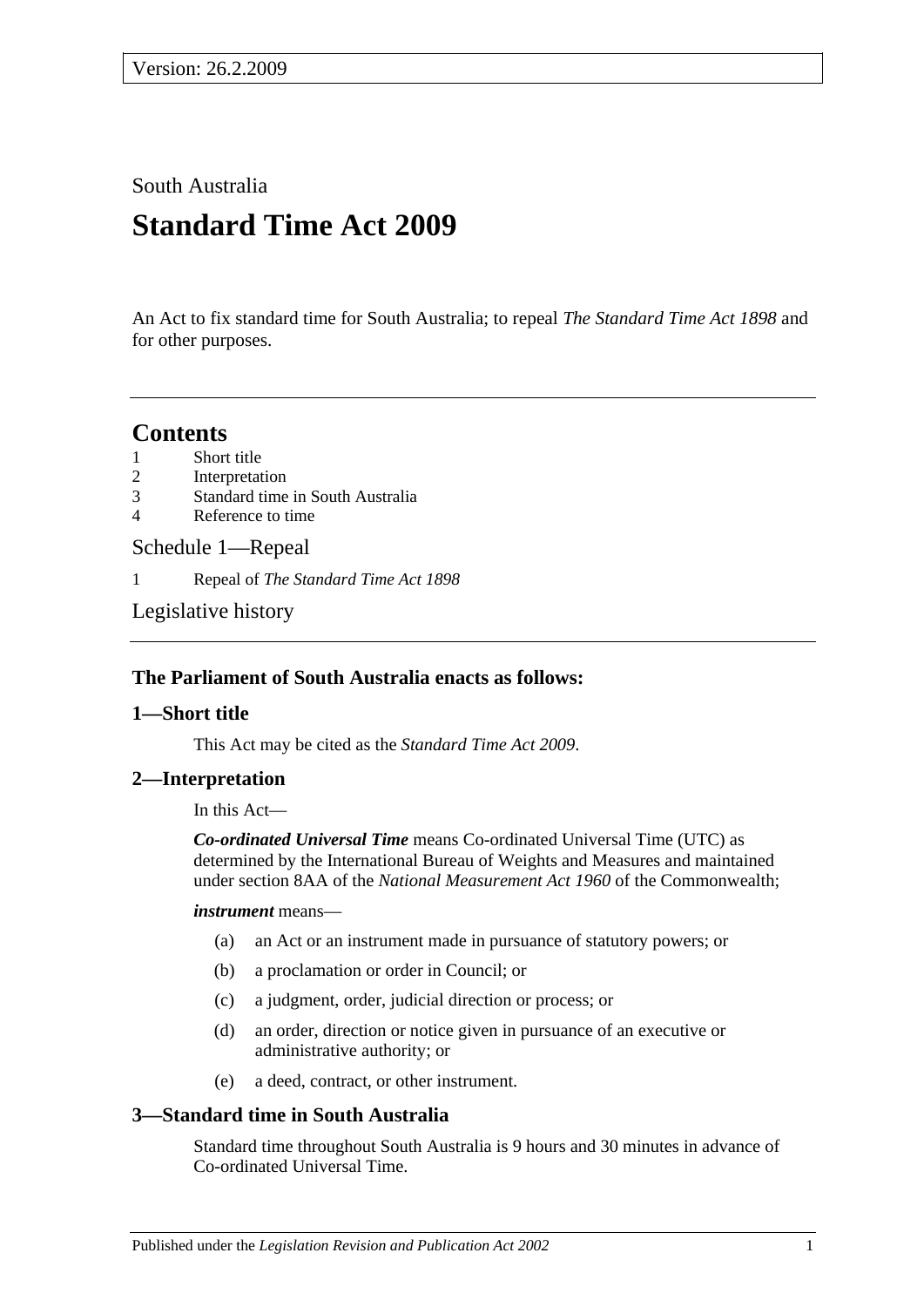#### <span id="page-1-0"></span>**4—Reference to time**

Subject to the *[Daylight Saving Act](http://www.legislation.sa.gov.au/index.aspx?action=legref&type=act&legtitle=Daylight%20Saving%20Act%201971) 1971*, a reference to time in any instrument or in any oral contract, stipulation or direction is, unless the contrary intention is expressed, to be taken to be a reference to South Australian standard time.

## <span id="page-1-1"></span>**Schedule 1—Repeal**

#### <span id="page-1-2"></span>**1—Repeal of** *The Standard Time Act 1898*

*[The Standard Time Act](http://www.legislation.sa.gov.au/index.aspx?action=legref&type=act&legtitle=The%20Standard%20Time%20Act%201898) 1898* is repealed.